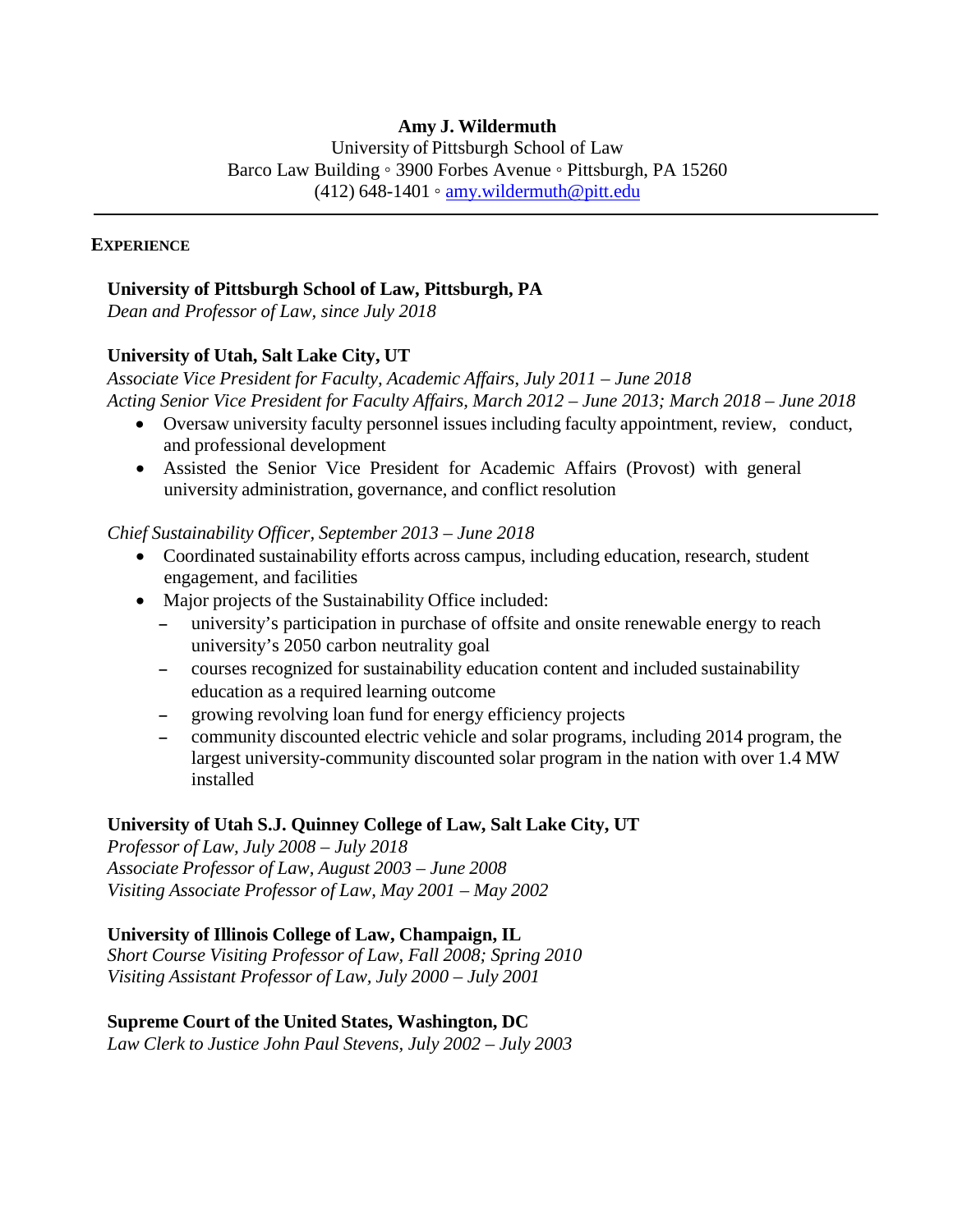Amy J. Wildermuth Page 6

## **United States Court of Appeals for the Second Circuit, New Haven, CT**

*Law Clerk to Judge Guido Calabresi, July 1999 – July 2000*

## **United States Court of Appeals for the D.C. Circuit, Washington, DC**

*Law Clerk to Judge Harry T. Edwards, July 1998 – July 1999*

### **EDUCATION**

## **University of Illinois College of Law, Champaign, IL**

J.D., May 1998, *summa cum laude*, Order of the Coif

- Recipient of Harker Prize and Rickert Award for Class Valedictorian
- Articles Editor of the *University of Illinois Law Review* for 1996-1997

### **University of Illinois School of Engineering, Champaign, IL**

M.S. Environmental Engineering, August 1998, GPA: 4.00/4.00

- Graduate Research Assistant to Dr. Edwin E. Herricks and Dr. Wayland Eheart, 1996- 1998
- Thesis: *The Effects of Changed Streamflows Predicted by Global Climate Change on Water Quality in the Agricultural Midwest*

### **Washington University, St. Louis, MO**

B.S. Engineering and Policy, Minor in Environmental Engineering Science, May 1994 A.B. History, May 1994

- Member of Phi Beta Kappa, Arts and Sciences Honorary
- Member of Tau Beta Pi, Engineering Honorary

#### **LAWJOURNAL PUBLICATIONS**

*The Lost History of* Seminole Rock, YALE J. ON REG.: NOTICE & COMMENT (Sept. 12, 2016) (with Sanne H. Knudsen), [http://yalejreg.com/nc/the-lost-history-of-seminole-rock-by-sanne-h-knudsen](http://yalejreg.com/nc/the-lost-history-of-seminole-rock-by-sanne-h-knudsen-amy-j-wildermuth/)[amy-j-wildermuth/.](http://yalejreg.com/nc/the-lost-history-of-seminole-rock-by-sanne-h-knudsen-amy-j-wildermuth/)

*Unearthing the Lost History of* Seminole Rock, 65 EMORY L.J. 47 (2015) (with Sanne H. Knudsen), [http://law.emory.edu/elj/content/volume-65/issue-1/articles/unearthing-lost-history](http://law.emory.edu/elj/content/volume-65/issue-1/articles/unearthing-lost-history-seminole-rock.html)[seminole-rock.html.](http://law.emory.edu/elj/content/volume-65/issue-1/articles/unearthing-lost-history-seminole-rock.html)

*Lessons from the Lost History of* Seminole Rock*,* 22 GEO. MASON L. REV. 647 (2015) (with Sanne H. Knudsen), [https://geomasonlrev.files.wordpress.com/2015/04/knudsenv22-3.pdf.](https://geomasonlrev.files.wordpress.com/2015/04/knudsenv22-3.pdf)

*The Next Step: The Integration of Energy Law and Environmental Law,* 31 UTAH ENVTL. L. REV. 369 (2011), [http://epubs.utah.edu/index.php/jlrel/article/view/519/384.](http://epubs.utah.edu/index.php/jlrel/article/view/519/384)

*Clean Water Act Developments: What Will the Supreme Court Do Next?*, 56 ROCKY MT. MIN. L. INST. 19-1 (2010).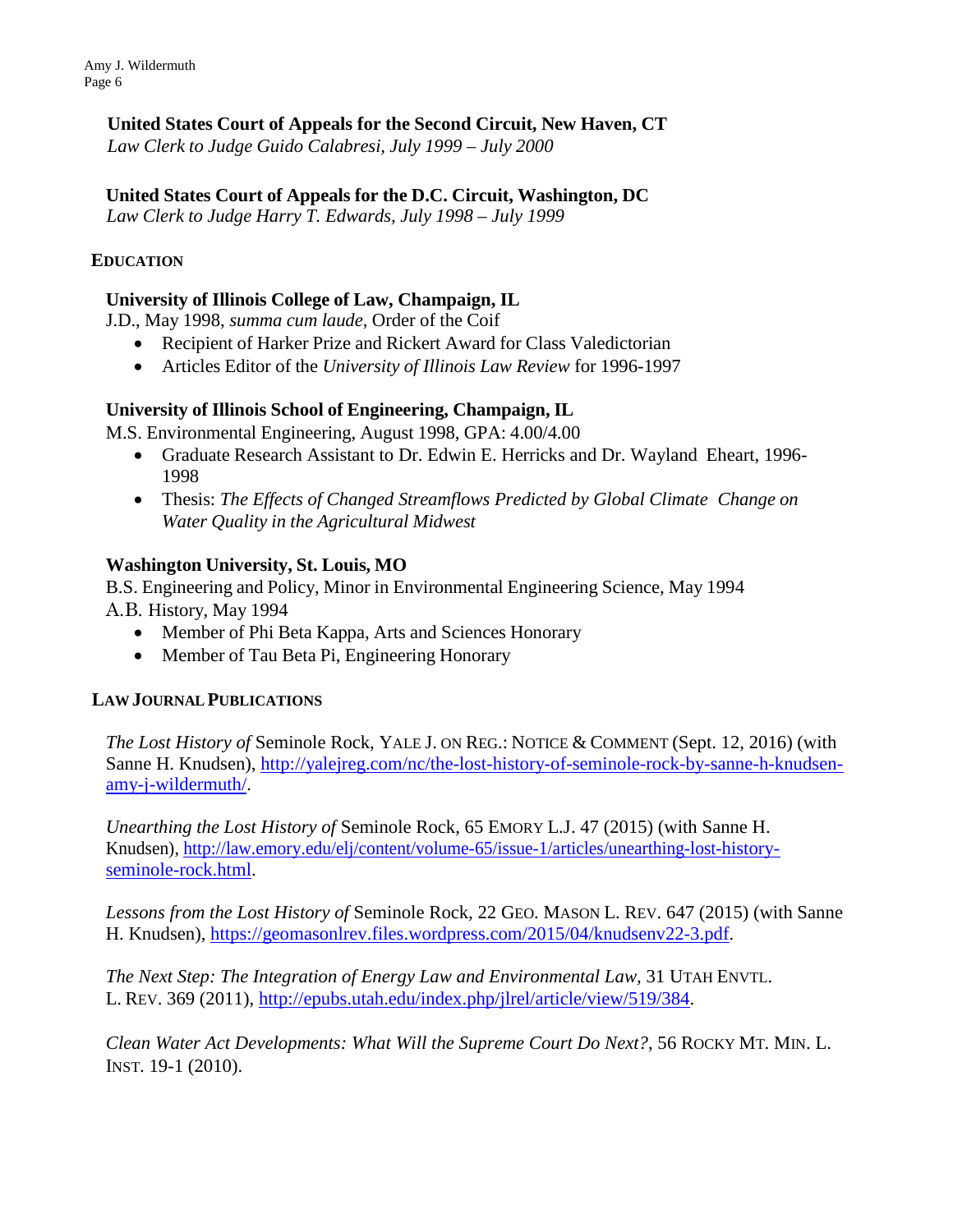*Standing, On Appeal*, 2010 U. ILL. REV. 957 (with Lincoln L. Davies), [http://illinoislawreview.org/wp-content/ilr-content/articles/2010/3/Wildermuth.pdf.](http://illinoislawreview.org/wp-content/ilr-content/articles/2010/3/Wildermuth.pdf)

*Is Environmental Law a Barrier to Emerging Alternative Energy Sources?*, 46 IDAHO L. REV. 509 (2010).

*The Legacy of* Exxon Valdez*: How Do We Stop the Crisis?*, 6 ST. THOMAS L. REV. 129 (2010), [http://ir.stthomas.edu/cgi/viewcontent.cgi?article=1217&context=ustlj.](http://ir.stthomas.edu/cgi/viewcontent.cgi?article=1217&context=ustlj)

*What* Twombly *and* Mead *Have in Common*, 102 NW. U. L. REV. COLLOQUY 276 (2008), [http://www.law.northwestern.edu/lawreview/Colloquy/2008/12.](http://www.law.northwestern.edu/lawreview/Colloquy/2008/12)

*Bringing Order to the* Skidmore *Revival: A Response to Hickman and Krueger*, COLUMBIA LAW REVIEW SIDEBAR (2007), [http://www.clrsidebar.org/replies/wildermuth\\_bringing\\_order\\_to\\_the\\_skidmore\\_revival.](http://www.clrsidebar.org/replies/wildermuth_bringing_order_to_the_skidmore_revival)

*Why State Standing in* Massachusetts v. EPA *Matters*, 27 J. LAND, RESOURCES, & ENVTL. L. 273 (2007), [http://epubs.utah.edu/index.php/jlrel/article/view/53/46.](http://epubs.utah.edu/index.php/jlrel/article/view/53/46)

Massachusetts v. EPA: *Breaking New Ground on Issues Other Than Global Warming*, 102 NW. U. L. REV. 1029 (2008), 102 NW. U. L. REV. COLLOQUY 1 (2007) (with Kathryn A. Watts), [http://www.law.northwestern.edu/lawreview/Colloquy/2007/17/LRColl2007n17Watts.pdf.](http://www.law.northwestern.edu/lawreview/Colloquy/2007/17/LRColl2007n17Watts.pdf)

*Solving the Puzzle of* Mead *and* Christensen*: What Would Justice Stevens Do?*, 74 FORDHAM L. REV. 1877 (2006), [http://ir.lawnet.fordham.edu/cgi/viewcontent.cgi?article=4141&context=flr.](http://ir.lawnet.fordham.edu/cgi/viewcontent.cgi?article=4141&context=flr)

*Eco-pragmatism and Ecology: What's Leopold Got to Do With It?*, 87 MINN. L. REV. 1145 (2003), reprinted in THE JURISDYNAMICS OF ENVIRONMENTAL PROTECTION: CHANGE AND THE PRAGMATIC VOICE IN ENVIRONMENTAL LAW (Jim Chen ed., 2003).

## **OTHER PUBLICATIONS**

*Mining for Gold Gives Rise to Permitting Dilemma*: Coeur Alaska v. Southeast Alaska Conservation Council et al., 36 ABA Preview of United States Supreme Court Cases 262 (Jan. 12, 2009), [http://www.abanet.org/publiced/preview/Coeur.pdf.](http://www.abanet.org/publiced/preview/Coeur.pdf)

*Environmentalism and American Culture*, RESET, Nov./Dec. 2008 (with Todd A. Wildermuth).

*Climate Change and the American Presidential Candidates*, RESET, July/Aug. 2008.

*How Climate Change Just Might Change American Environmental Law*, G8 MAGAZINE, May 2008.

*Review of* Aldo Leopold's Odyssey: Rediscovering the Author of *A Sound County Almanac*, ORION, Mar./Apr. 2007, at 68-69, [http://www.orionmagazine.org/index.php/articles/review/256/.](http://www.orionmagazine.org/index.php/articles/review/256/)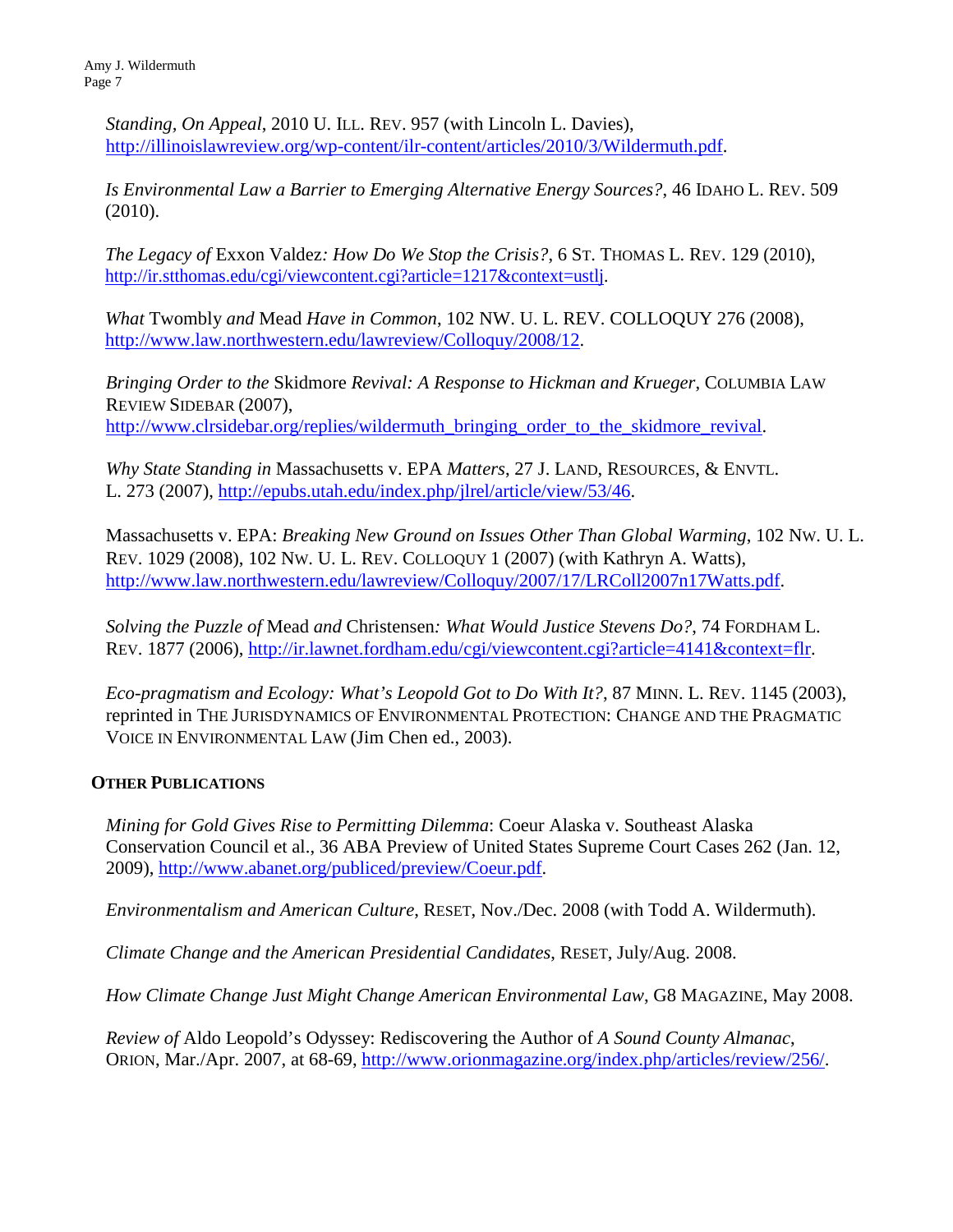Amy J. Wildermuth Page 8

> *Natural Resource Damages: Legal Overview and Sample Cases in* NATURAL RESOURCE DAMAGE ASSESSMENT: CASE STUDIES AND SURVEY OF ASSESSMENT TOOLS (Illinois Dept. of Natural Resources 2004) (with Amy W. Ando), [https://www.ideals.illinois.edu/handle/2142/1979.](https://www.ideals.illinois.edu/handle/2142/1979)

*The Effects of Climate Change and Irrigation on Criterion Low Streamflows Used for Determining Total Maximum Daily Loads*. J. American Water Resources Association, Vol. 35, No. 6, pp. 1365- 1372 (Dec. 1999) (with J. W. Eheart and E. E. Herricks).

## **AWARDS**

- Faculty Service Award for the University of Utah S.J. Quinney College of Law, May 2011
- Peter W. Billings Excellence in Teaching Award, May 2009
- Jackie Chiles Society's 2008 Professor of the Year, <http://jackiechiles.org/>
- Early Career Faculty Award for the University of Utah S.J. Quinney College of Law, May 2007
- *Eco-pragmatism and Ecology: What's Leopold Got to Do With It?* named one of the 30 best land use and environmental law articles of 2003 by the LAND USE AND ENVIRONMENT LAW **REVIEW**

### **EXPERIENCE BEFORE THE SUPREME COURT OF THE UNITED STATES**

Co-Counsel and Counsel of Record for Economists and Law Professors as Amicus Curiae in Support of Respondents, *Weyerhaeuser Company v. United States Fish and Wildlife Service*, No. 17-71 (2018).

Counsel of Record for Procedural and Corporate Law Professors as Amicus Curiae in Support of Petitioners, *Jesner v. Arab Bank, PLC*, No. 16-499 (2017).

Co-counsel for Law Professors as Amici Curiae in Support of Petitioners in *United States Environmental Protection Agency v. EME Homer City Generation L.P*. and *American Lung Association v. EME Homer City Generation L.P.*, Nos. 12-1182, 12-1183 (2013).

Co-counsel for Law Professors as Amici Curiae in Support of Respondent in *Decker v. Northwest Environmental Defense Center* and *Georgia-Pacific West, Inc. v. Northwest Environmental Defense Center*, Nos. 11-338 and 11-347 (2012) (brief cited in concurring opinion by Chief Justice Roberts and dissenting opinion by Justice Scalia).

Co-counsel and Counsel of Record for Administrative Law Professors as Amici Curiae in Support of Petitioner in *Ochoa v. Holder*, No. 10-920 (2011).

Co-counsel and Counsel of Record for G. Tracy Mehan as Amicus Curiae in Support of Respondents in *Coeur Alaska v. Southeast Alaska Conservation Council, et al.* and *Alaska v. Southeast Alaska Conservation Council, et al.*, Nos. 07-984 and 07-990 (2008).

Counsel of Record for several commercial maritime and fishing organizations as Amici Curiae in Support of Respondents in *Exxon Shipping Co. v. Baker*, No. 07-219 (2008).